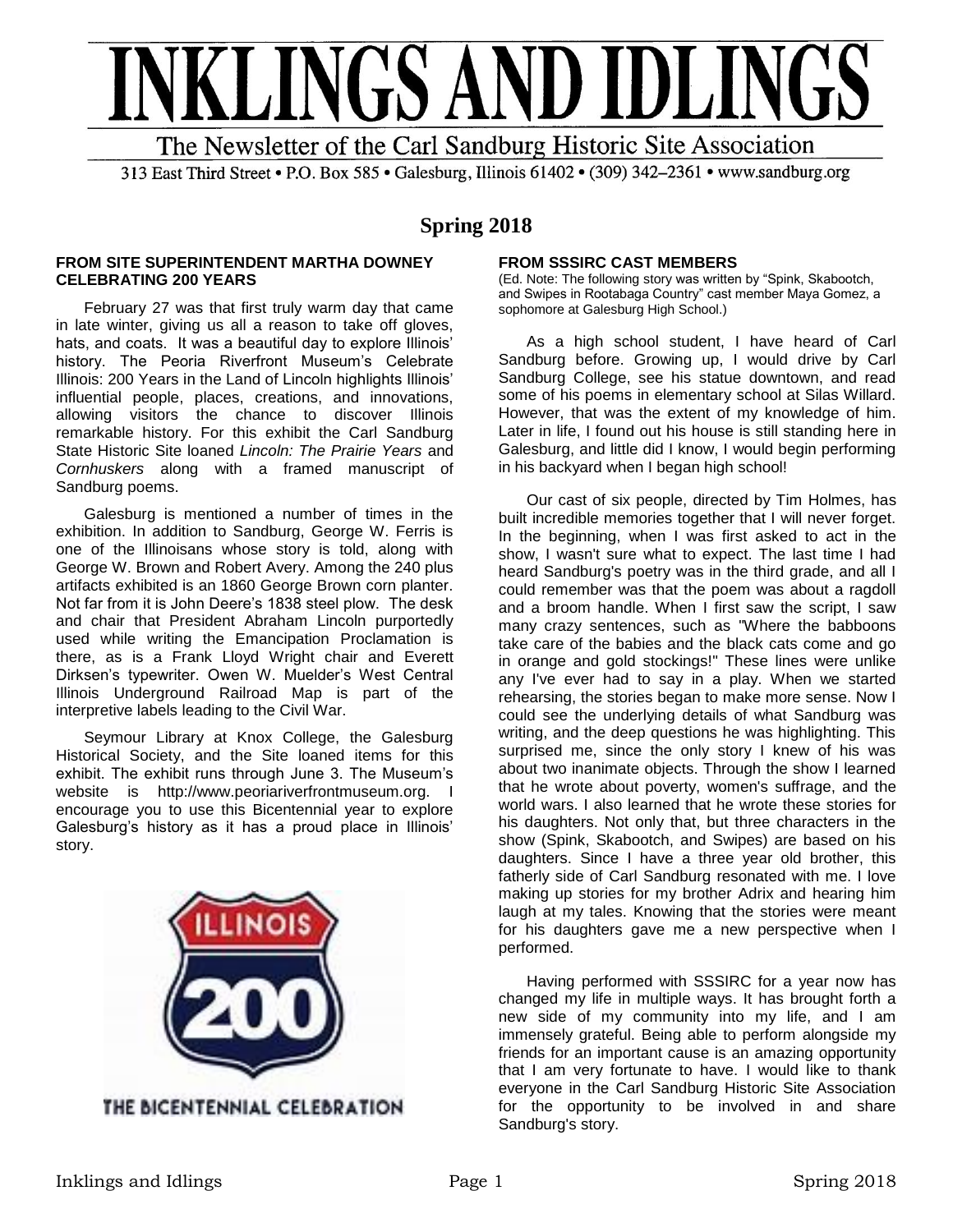(Ed. Note: The following photographs were taken by SSIRC cast member Mary Helen Burdick, a sophomore, home-schooled, on a snowy February day at the Carl Sandburg State Historic Site.)





#### **2018 PENNY PARADE**

(Ed. Note: The 2018 Penny Parade festivities were held at the Site on February 12, Lincoln's birthday. Hedding Grade School (Abingdon), Galesburg Christian School, Gale, King, Nielson, Silas Willard, and Steele elementary schools participated. CSHSA board member Mike Panther served as emcee for the festivities. Students gave presentations about Sandburg inspired by the study gudes developed and given to their schools by CSHSA board members Pat Kane and Pam Fox. Musician Erin Glasnovich sang *American Songbag* songs. CSHSA Treasurer Rick Sayre led the group in singing Happy Birthday to Preident Lincoln in Swedish. Hedding Grade School brought in the most money. The following stories were written by Hedding fourth graders about the Penny Parade.)



By Avery Stegall, Mrs. Anderson's Class, 4A



**Avery Stegall**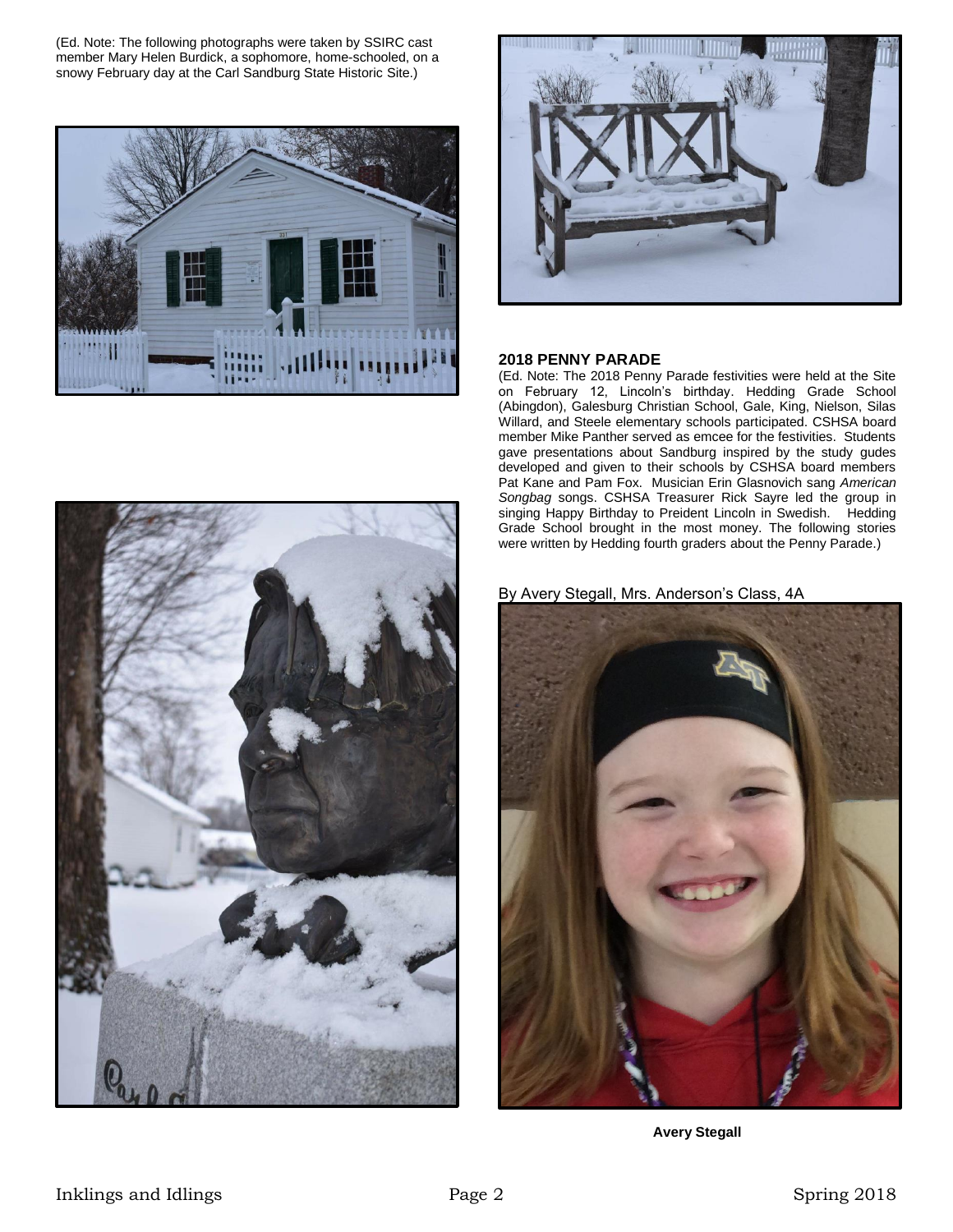This year for the 2018 Penny Parade Hedding Grade School collected money. Each grade brought money for Carl Sandburg, and the fourth grade classes went around and collected the money, then counted how much each class brought, and the teachers typed it into a chart to see who had the most at the end. The class which brought the most money got a donut party as reward. The class that brought the most money was 4A, Mrs. Anderson's class. We totaled it all up at the end, then took it to the bank to double check. Our school collected \$1,194.53 total.

By Lilyana Terwilliger, Mrs. Knuth's Class, 4C



#### **Lilyana Terwilliger**

The Penny Parade is very important because the money that we raise goes to the Carl Sandburg buildings to make sure that the buildings stay strong and do not collapse. First, when Cabe [Courson] and I went to the historic site, we started to talk about some of the things that they have done with the place while using the money that we raised. Two of the things that they did was build a new fence that looked just like the old one, and they also put on a roof that looked just like the old one also. Next, I helped the birthplace by bringing in five dollars, and Cabe also helped by bringing in twenty dollars. Our school earned a lot of money, and a lot of money is \$1,194.53.

Carl Sandburg was a pretty awesome man in my opinion, and I think that having buildings to represent him is a good way to show that he was important. One reason why I think Carl Sandburg is an important man is because he wrote many famous poems. Lastly, If you brought in pennies, you should think about the ways that your money is helping the buildings. Clearly, after going to the Sandburg buildings I have realized that we help him a lot by bringing in pennies even though he isn't alive, because we help keep the buildings up so he will still be known.



**Cabe Courson**

 These are a couple reasons I liked being involved in the Penny Parade. First, I like being involved in the Penny Parade because when I bring the money in, I know that it's helping the Carl Sandburg birthplace get new things and keep the buildings standing. Second, my school raised a lot of money. My school raised a total of \$1,194.53. I like Carl Sandburg because of his poetry. I really like his poems. My favorite is "Fog." In conclusion, I like Carl Sandburg and being in the Penny Parade.

#### **SOME PENNY PARADE HISTORY** By Mike Hobbs

In the January 6, 1962 issue of *331 Memo*, the newsletter of the Carl Sandburg Birthplace Association, which preceded the Carl Sandburg Historic Site Association, is a recap of the first Penny Parade held on January 6, 1961.\$433.35 was donated by Galesburg District 205 and parochial schools. From civic groups, downtown canisters, and other groups came \$103.99. Total donations \$537.34.

According to the *331 Memo* story:

*An avalanche of Lincoln pennies rolled into 331 East Third Street* [Sandburg's Birthplace Cottage] *on January 6, 1961, and pleasantly overwhelmed the Carl Sandburg Association. The results of the first annual Penny Parade were heartwarming to workers on the project.*

*Every bowl, pitcher and pail was overflowing with pennies when school children of Galesburg brought their offerings in honor of Carl Sandburg's 83rd birthday.*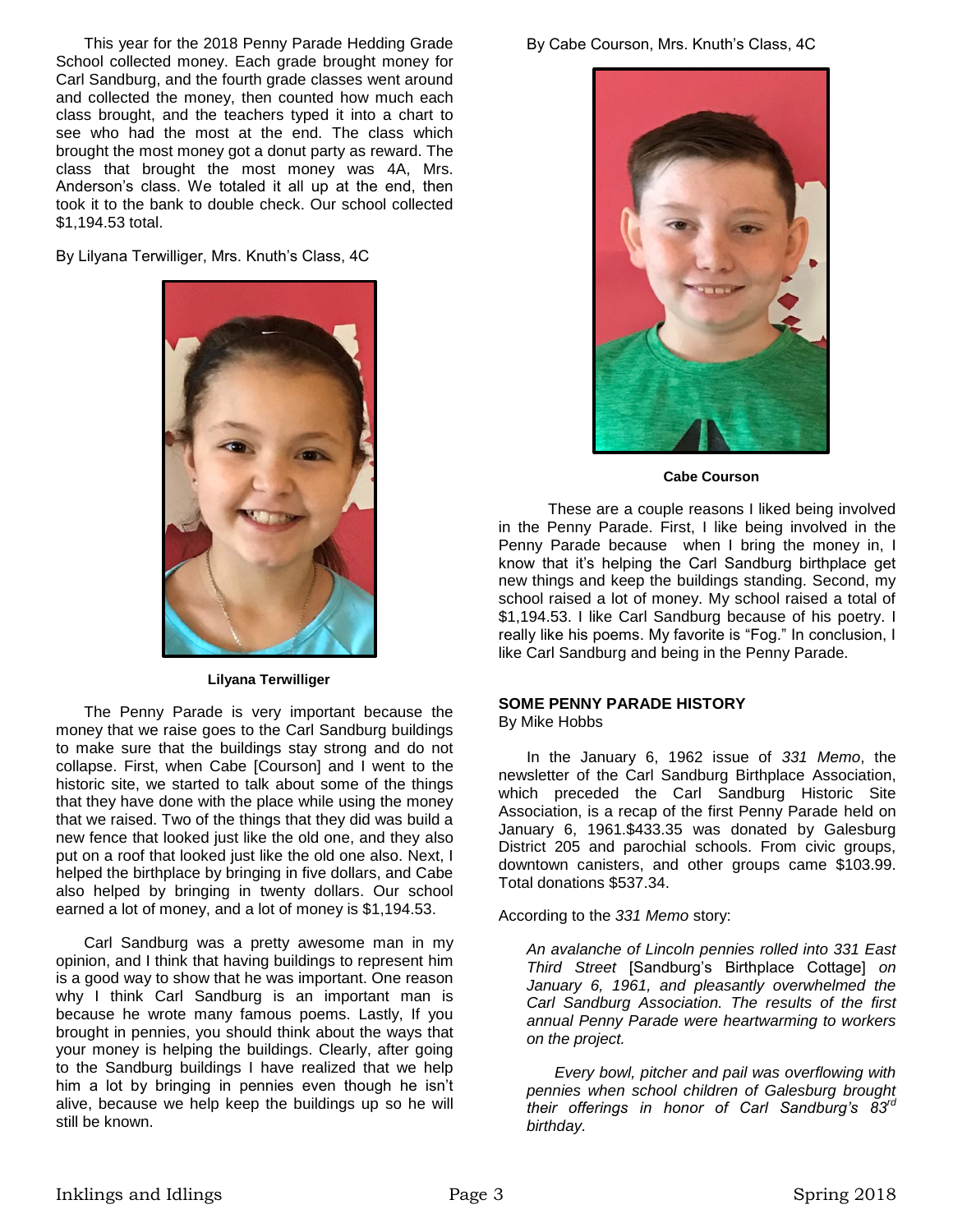*The treasurer of the Association and his helpers had not reckoned with the possible weight of 43,335 pennies, and a police car was dispatched to take the collection to the bank. Pillow cases and baskets were solicited from neighbors, and L.W. Goff, treasurer of the Association, his son, Rodney Goff, and Officer Richard Jones of the Police Department banked the pennies.*

*…Since Carl Sandburg is an American Legion member, the Galesburg Post has taken considerable interest in the Sandburg project in Galesburg. To add their support and approval to the first Penny Parade, the Legion gave \$13.88, a penny per member. This gift was announced early on Penny Parade Day and gave great momentum to the drive.*

*Two out-of-town school groups voluntarily joined the Parade. They were: the London Mills 4th grade under the supervision of Mrs. Harvey Ouderkirk, teacher, and the 4th grade of Roseville with their principal, Gene Tinker.*

*The Galesburg alumnae of Alpha Xi Delta sorority, founded on the Lombard College campus, gave a penny for each inch of members' height, and \$12.42 in pennies was collected in this interesting manner.*

*Committees of children were chosen to represent their schools at the birthday party held at 331E.Third St. on the afternoon of Penny Parade Day. Children chosen by Silas Willard School also had birthdays on January 6. Representatives to the party enjoyed a beautiful cake lighted by 83 candles. It had been baked as a gift for the occasion by John Ankersen of Scandia Bakery. He will also furnish the 1962 birthday cake.*

*…Other organizations participating were: Clio Club, Mosaic Club, Cosmo Club, Pi Beta Phi Alumnae Chapter, Junior Chamber of Commerce and the following men's luncheon clubs: Lions, Cosmopolitan, and Rotary. Canisters in downtown stores also helped in the collection.*

*Books by Mr. Sandburg, chosen by the winning schools for their libraries, were given by the Sandburg Association. Appropriate salutations, printed in gold by Mr. and Mrs..Ted Stewart as a gift to the Penny Parade, appeared in the front of each gift book.*

*Schools giving the largest number of pennies per capita according to enrollment were winners of books. They were: Corpus Christi High School, Lombard Junior High, and Wataga, Coldbrook, Rose Hoben Welch, Farnham, Nellie Swanson and Bateman Grade Schools.* 

## **CARL SANDBURG'S "ELMER GANTRY" POEM** By Rich Hanson

"Elmer Gantry" was Sinclair Lewis' scandalous send up of a revivalist huckster. His "Sister Sharon" was loosely patterned on Aimee Semple McPherson. Some of you might remember the movie that starred Burt Lancaster and Jean Simmons. What is less known is that Carl Sandburg produced a work attacking an evangelist as well, perhaps the best known of his time, Billy Sunday.

Sandburg, an outspoken journalist with a strong affinity for the working man, and just as strong an antipathy for his oppressors, viewed Billy Sunday, the former baseball player who found religion and took to the hellfire and brimstone circuit, as one of the latter. Sunday's theatrics, which included busting up furniture and jumping around the stage as though possessed by the devil himself, struck Sandburg as absurd. The angry young newspaperman pokes fun at Sunday immediately in the first stanza of the twenty-one stanza poem:

*You come along…tearing your shirt yelling about Jesus. I want to know…what the hell...you Know about Jesus.*

After sharing his concept of whom he believed Jesus to be, a soft talker and friend to all but the bankers and con men of Jerusalem, a man who helped the sick and gave the people hope, he lit into Sunday again:

*You come along squirting words at us, shaking our fist and calling us damn fools so fierce the froth of your own spit slobbers over your lips always babbling we're all going to hell straight off and you know all about it.*



## **Billy Sunday**

Sandburg contrasts the positive effect that the carpenter from Galilee had on people:

*...He threw out something fresh And beautiful from the skin of his body and the Touch of his hands wherever he passed along.*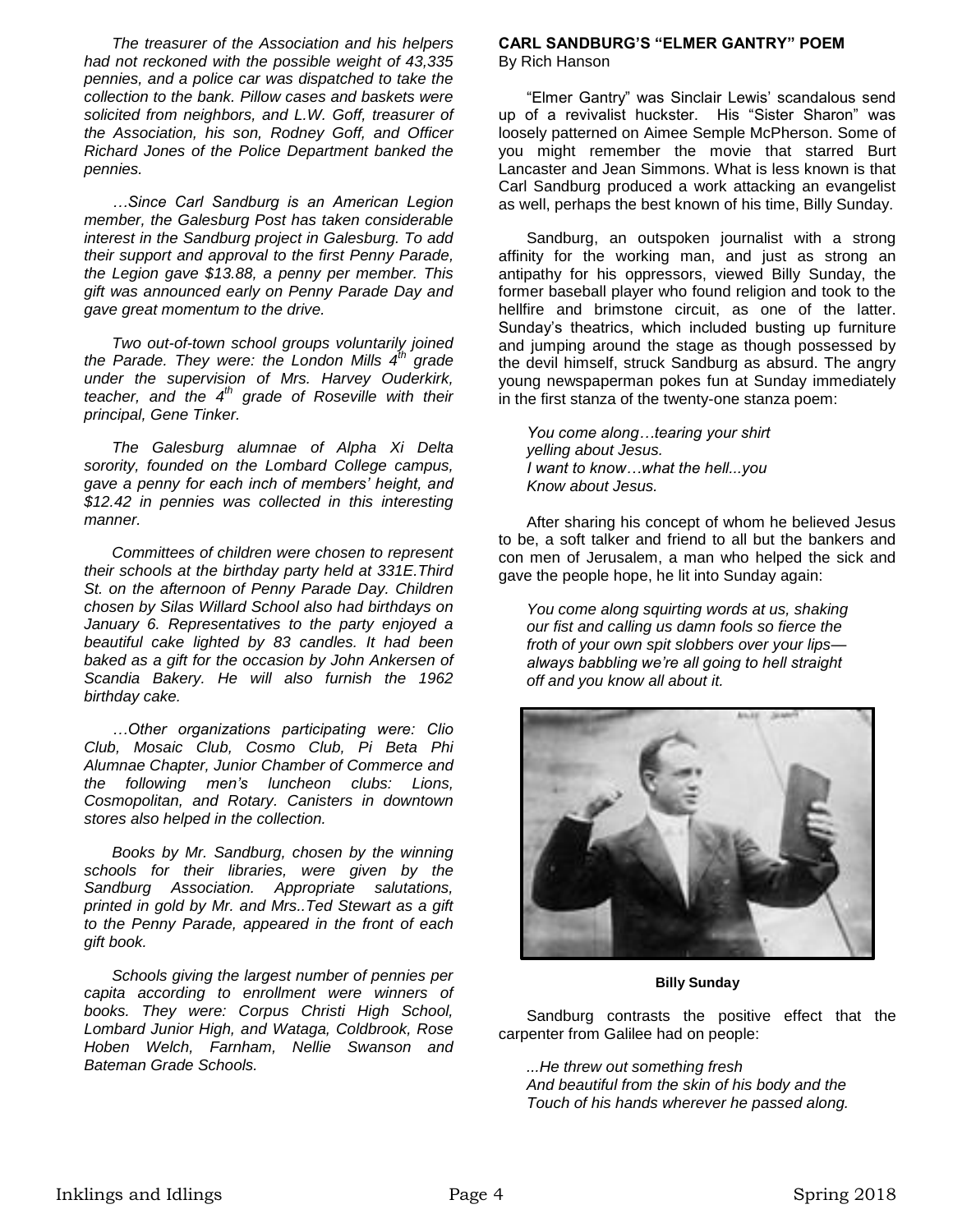Then he returns to vilifying Sunday in three scathing stanzas:

*You, Billy Sunday, put a smut on every human blossom that comes within reach of your rotten breath belching about hell-fire and hiccupping about this man who lived a clean life in Galilee.*

*Go ahead and bust all the chairs you want to Smash a whole wagon load of furniture at every performance.*

*Turn sixty somersaults and stand on your nutty head. If it wasn't for the way you scare women and kids, I'd feel sorry for you and pass the hat.*

*I like a man that's got guts and can pull off a great original performance, but you—hell, you're only a bughouse peddler of second hand gospel you're only shoving out a phony imitation of the goods this Jesus guy told us ought to be free As air and sunlight.*

Sandburg goes on to lampoon the promise of mansions in the sky after death for those who live in shanties now, the promise of Sunday's Jesus making things right for shopgirls living on \$6 a week and men who have seen their bodies broken by decades of hard work, that Sunday's Jesus will help them when their check can't meet the bills or when they're out looking for work that just isn't there. Empty promises and false hope. Little help to those suffering, but of great help to Sunday's pocketbook. Then he lights into Sunday again with another flurry of punches:

*I'm telling you this Jesus guy wouldn't stand for The stuff you're handing out. Jesus played it different. The bankers and the corporate lawyers of Jerusalem got their sluggers and murderers to go after Jesus just because Jesus wouldn't play their game. He didn't sit in with the big thieves. I don't want a lot of gab from the bunkshooter in my religion.*

*I won't take my religion from a man who never works except with his mouth and never cherishes a memory except the face of the woman on the American silver dollar.*

It is clear that Sandburg held Billy Sunday in utter contempt. What was clear to Albert Harcourt, his publisher, was that the title "Billy Sunday" had to be jettisoned. He no doubt feared a libel suit. In the standard edition of Sandburg's *Complete Poems* the title became "To a Contemporary Bunkshooter." That it became, with no reference to Billy Sunday in the text or in the title, until 1993, when *Billy Sunday and Other Poems* was compiled and edited by George Hendrick, a professor at the University of Illinois, and Willene Hendrick, a literary historian. They had access to the Sandburg papers that are housed at the University library at ChampaignUrbana, and in putting together this edition, chose to give the poem the title originally intended for it.

Regrettably, hellfire and brimstone Bible-thumpers, prosperity preachers, and church leaders who meddle in politics are still with us, preaching a "pie in the sky after you die" theology, and condemning those to eternal torment who don't accept their particular brand of salvation. Revivals have evolved from canvas tents or wooden tabernacles to the use of radio, television, megachurches, or stadiums to fish for a flock to fleece. One has to wonder what the young socialist journalist from Galesburg would have to say about today's holy bunkshooters

# **SPRING**

#### By Barbara Schock

[Ed. Note: Sandburg wrote eloquently about the prairie. As a twelve-year old boy he hand delivered the *Republican-Register*  newspaper to Clark E. Carr at his home which still stands on North Prairie Street in Galesburg. Sandburg wrote about Carr in *Always the Young Strangers* saying saying that he had heard Lincoln tell stories that "could make a cat laugh." Carr wrote eloquently about the prairie too.]

Clark E. Carr was born on May 20, 1838 in Erie County, New York. In the spring of 1850 his family came across the Great Lakes to Chicago. There they purchased wagons and horses to travel to Cambridge in Henry County.

Mr. Carr became an attorney, was involved in politics and gave speeches for the Whig, later the Republican, Party. He became well acquainted with politicians and officeholders of the time in Illinois and the nation.

In his retirement years he began to write books about experiences in his life. In 1904 he wrote a novel entitled *The Illini: A Story of the Prairies*. The book was reprinted five times. It is a somewhat romanticized version of his life until the time of his marriage.

This is how he describes the prairie in the days before there were roads, towns and farms.

*The broad expanse upon which we found ourselves, so far as we could see had no beginning and no end except as bounded by the horizon.*

*Where fires had come and swept away the decayed vegetation of the preceding year, fresh grass of emerald green had sprung up in the midst of the vast area of that which was dead and dry and withered, whose deep brown surrounding and fringing the green made brilliant tapestries of a thousand hues, which constantly irradiated and illuminated and modified by successive sunshine and shadow and humidity and drought, presented more variegated and beautiful tints than any that have been attained by the handiwork of the Orient. The carpet spread out upon the prairies have never been equalled in beauty by the deft fingers of the looms of Turkey or Persia.*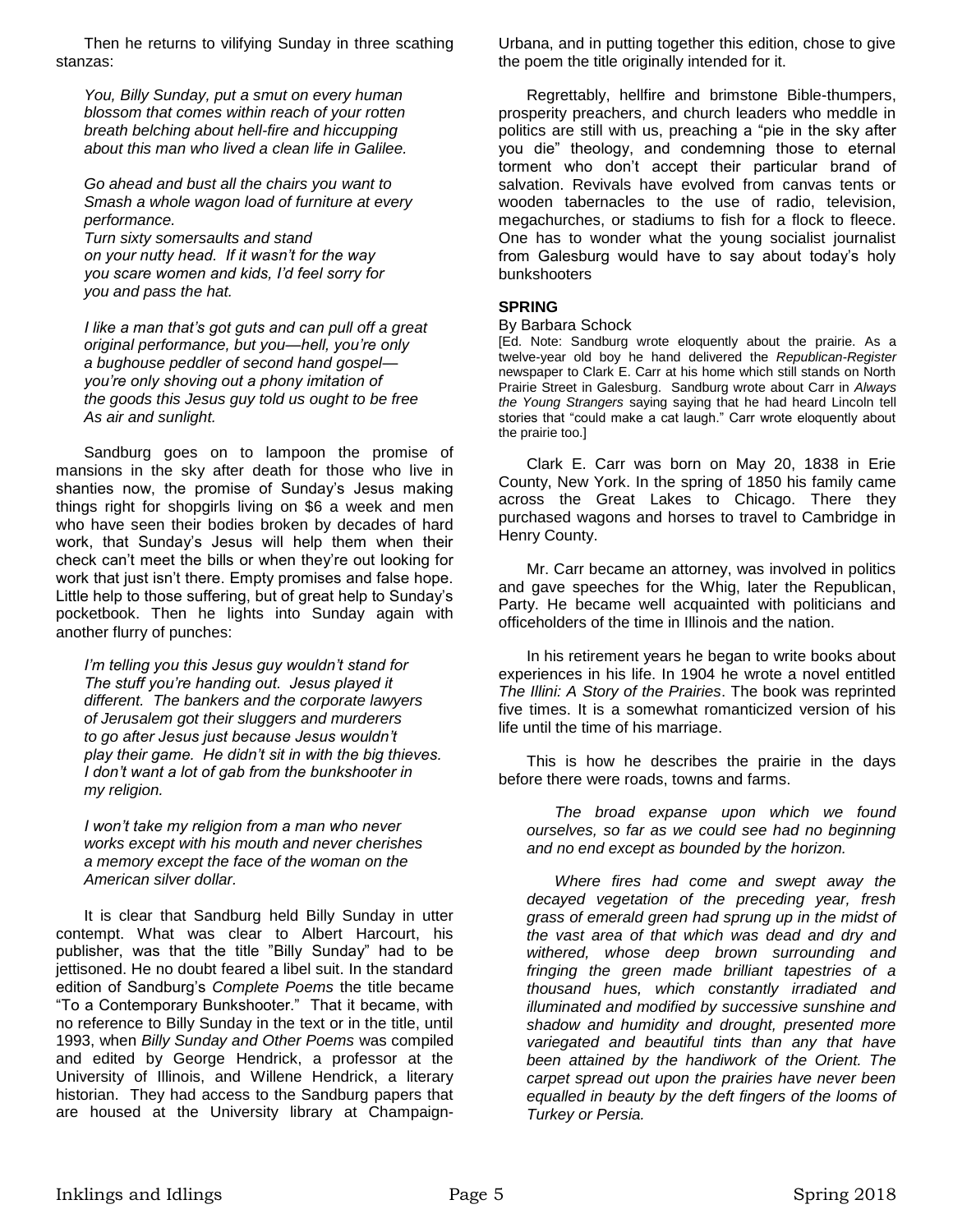*There was no sound save the rumbling of our own wheels; and when they ceased to revolve, one realized the sublimity of silence. The vast expanse, extending as far as the eye could reach was bounded by the horizon, which, rising into the firmament and arching the heavens formed "a magical roof fretted with golden fire," a mighty dome canopying all beneath, and constituting what seemed a vast pavilion of which the prairies were the floor. This expanse of prairie was relieved here and there by a stream of water, and at intervals by groves of trees, whose cool and refreshing shade seemed always to beckon the wayfarer to approach and enjoy their sweetness and repose. As the season advanced, flowers bloomed more freely, delighting the eye and filling the air with fragrance. Song birds made melody. The prairie chicken and bobwhite, still unconscious of the wiles of the sportsman, hummed and whistled; while in the distance the graceful doe and the stately buck, unconscious of danger, lifted their heads high in air to gape with wistful and curious eyes at the passerby.*

*It is the custom to speak with rapture of the grandeur of mountain scenery, of high altitude and great gorges. Illinoisans who have ascended the Himalayas, climbed Mont Blanc, traversed the defiles of the Grand Canyon of the Colorado and of the Yosemite, still declare that none of the works of the Divine Architect are quite so majestic and sublime as were our prairies in their pristine beauty.*

## **MATT WILSON'S SANDBURG CONCERT APRIL 25** By Tom Foley

To kick off the 23rd Annual, 2018 Carl Sandburg Festival, the world famous New York City jazz drummer, Matt Wilson [a former Knoxville, IL resident], is coming back to the Orpheum Theatre. On Wednesday, April 25 Matt Wilson with his band of four professional jazz musicians will play a free concert from his latest CD "Honey and Salt". The whole CD is based on poems by Carl Sandburg.



# **JESSE PECK, SANDBURG ASSN. BOARD MEMBER** By Mike Hobbs

In the January 6, 1962 *331 Memo*, cited above in connection with the first Penny Parade, is a notation that Jesse R. Peck was on the Board of Directors of the Carl Sandburg Birthplace Association. Some of you may remember him as Knox County Superintendent of Schools. He was Superintendent from 1935 to 1958. His son Robert D. Peck succeeded him and served as Superintendent from 1958 to 1986.



**Jesse R. Peck, 1942** Courtesy of his grandchildren Sally Peck Lundeen & Jim Peck.

An Editorial entitled "Intangible Values" written by Mr. Jesse R. Peck appeared in this *331 Memo* issue. It follows:

*We Americans are constantly measuring value. Perhaps too many times we measure these values only in terms of dollars and cents. We ask, "How much will it cost? or "What good will it do me?" Too often we forget that our lives may be changed by many intangible influences which have no saleable value but do have a tremendous effect upon our way of thinking, our actions and our attitudes.*

*What is the value of the Sandburg Cottage to you and to the City of Galesburg? As real estate not a large sum, but as a testimonial its value may be great and to those who visit the home it may have immeasurable value. It is the birthplace of a man whose ambition and efforts carried him above his environment to become one of America's great poets and historians.*

*A visit to the Sandburg Cottage is a privilege that you may have and enjoy. A visitor will receive an educational value and he may also receive an inspirational value by having stood in the small room where was born a poor Swedish boy, CARL SANDBURG, who by sheer grit and determination rose to undreamed-of heights and became one of this century's famous Americans.*

*These are intangible values which may be yours.*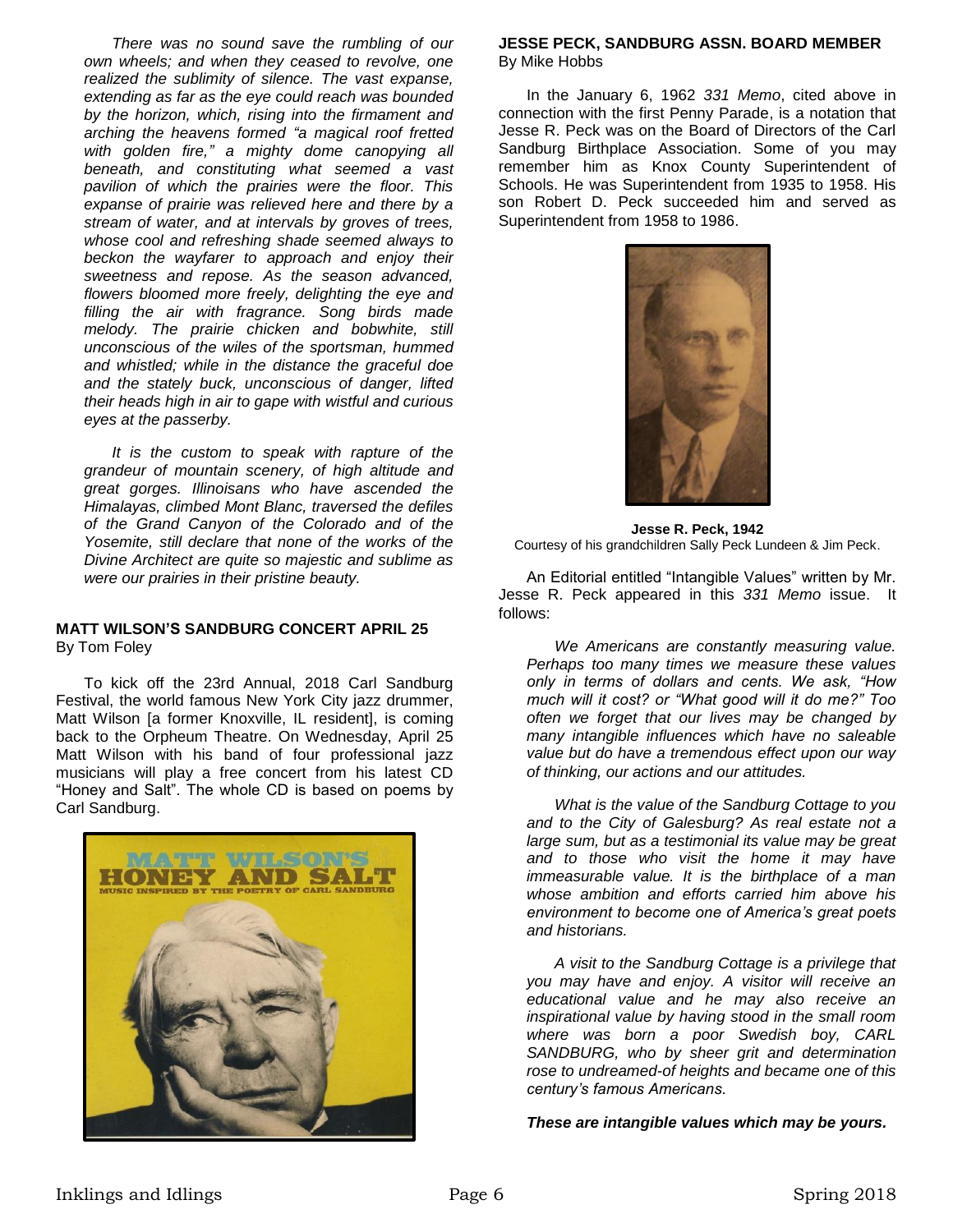## **MORE FROM 1962** *331 MEMO*

Here are some more entries from the January 6, 1962 *331 Memo*. Thank you to former CSHSA President Chuck Bednar for making this issue available.

## *Give Special Assistance*

*Because of extensive painting and repairs being made on the birthplace during 1961 generous checks have been received from Mrs. Donna Workman of Chicago, Mart Sandburg Jr. of Galesburg, Dr. Richard Sandburg of Belvidere, Illinois, and Eric Johnson, Los Angeles, California. Since Penny Parade funds did not cover expenses incurred this year on renovation of* [the] *cottage, these gifts were received with great appreciation.*

## *Gifts to Kennedys*

*Mrs. Joseph P. Kennedy's* [Rose] *personal Christmas gifts this year to her seven children*  [including President John F. Kennedy] *were specially autographed copies of the* [six] *volumes of "The Prairie and War Years"* [sic] *by Carl Sandburg.*

## *New Book Received*

*Received as "331 Memo" went to press was "To Turn The Tide" by President John F. Kennedy. The foreword was written by Carl Sandburg.*

## *Sculptured Piece is Given*

*The Sandburg Association recently received a bronze head of Mr. Sandburg done by Joseph Konzal, a New York artist. It was the gift of Austin Products, art dealers, also of New York.The work is part of an "American Heritage" series of "portrait heads of five Americans whose contributions toward founding, extending and illuminating an American expression has been outstanding.*

*The five so honored are: Abraham Lincoln, Walt Whitman, Carl Sandburg, Frank Lloyd Wright and Martha Graham. All are the avatars of Whitman's "solemn oath that America means smething and is going somewhere—having purpose, destiny, banners and beacon-fires."*

*This is a beautiful piece of sculpturing and the Sandburg Association will have it on display at the Public Library where many Galesburg citizens may enjoy it.* 

## **SPRING CLEANUP**

Spring cleanup at the Sandburg Site will be on Wednesday, March 28 from 9 a.m. to 1 p.m. Rain date is Friday, March 30. Come join the Master Gardeners in spiffing up the Site. Bring gloves and garden tools.

#### **SANDBURG AT BLOOMINGTON'S VILLAGE INN** By Mike Hobbs

Site Superintendent Martha Downey sent a link to a story written by Bill Kemp that appeared in the February 25 issue of *The Pantagraph* (Bloomington, IL) about Cotton's Village Inn, a popular restaurant on Route 66 when it ran through downtown Bloomington. Many stories are associated with this distinctive, "one-of-akind" eatery, including one about Sandburg getting stuck in the restaurant's men's restroom and missing his train.



Cotton's Village Inn, Bloomington, IL.

Martha says that the Village Inn was still operating when she was a student at Illinois Wesleyan University in Bloomington. She "was charmed by its location, its nooks that now I know were coal bins, and the Statz art work." According to Kemp, "Local high school student Jack Statz began painting Bavarian or Elizabethan–themed murals on the restaurant's plastered, whitewashed walls in the 1950's. He continued this work as an Illinois State Normal University student and public school art teacher." Martha's family had dinner at the Village Inn after her graduation from IWU.

Does anyone have any more information about the story of Sandburg getting stuck in the Village Inn's men's restroom?

#### **GOT A STORY FOR** *INKLINGS AND IDLINGS***?**

We'd like to publish your Sandburg stories in *Inklings and Idlings.* Email your story to Editor Mike Hobbs at [mhobbs@grics.net.](mailto:mhobbs@grics.net)

## **VISIT OUR WEBSITE AND FACEBOOK PAGE**

.Go to [www.sandburg.org](http://www.sandburg.org/) to visit our CSHSA website. On it you will find information about our hours, membership, Songbag Concerts, gift shop items, "Sandburg's Hometown" stories written by Barbara Schock, past issues of *Inklings and Idlings*, and more.